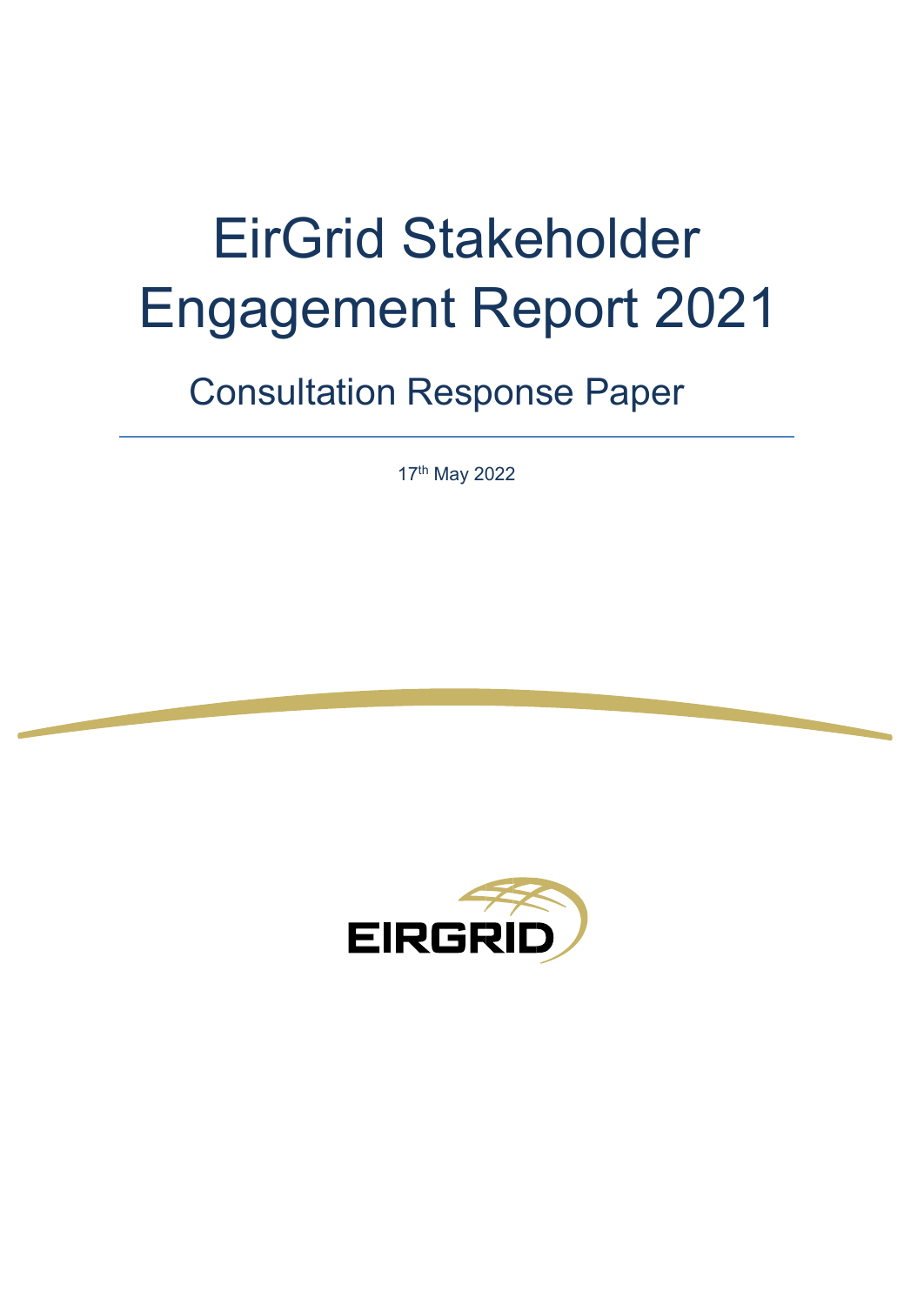### **Contents**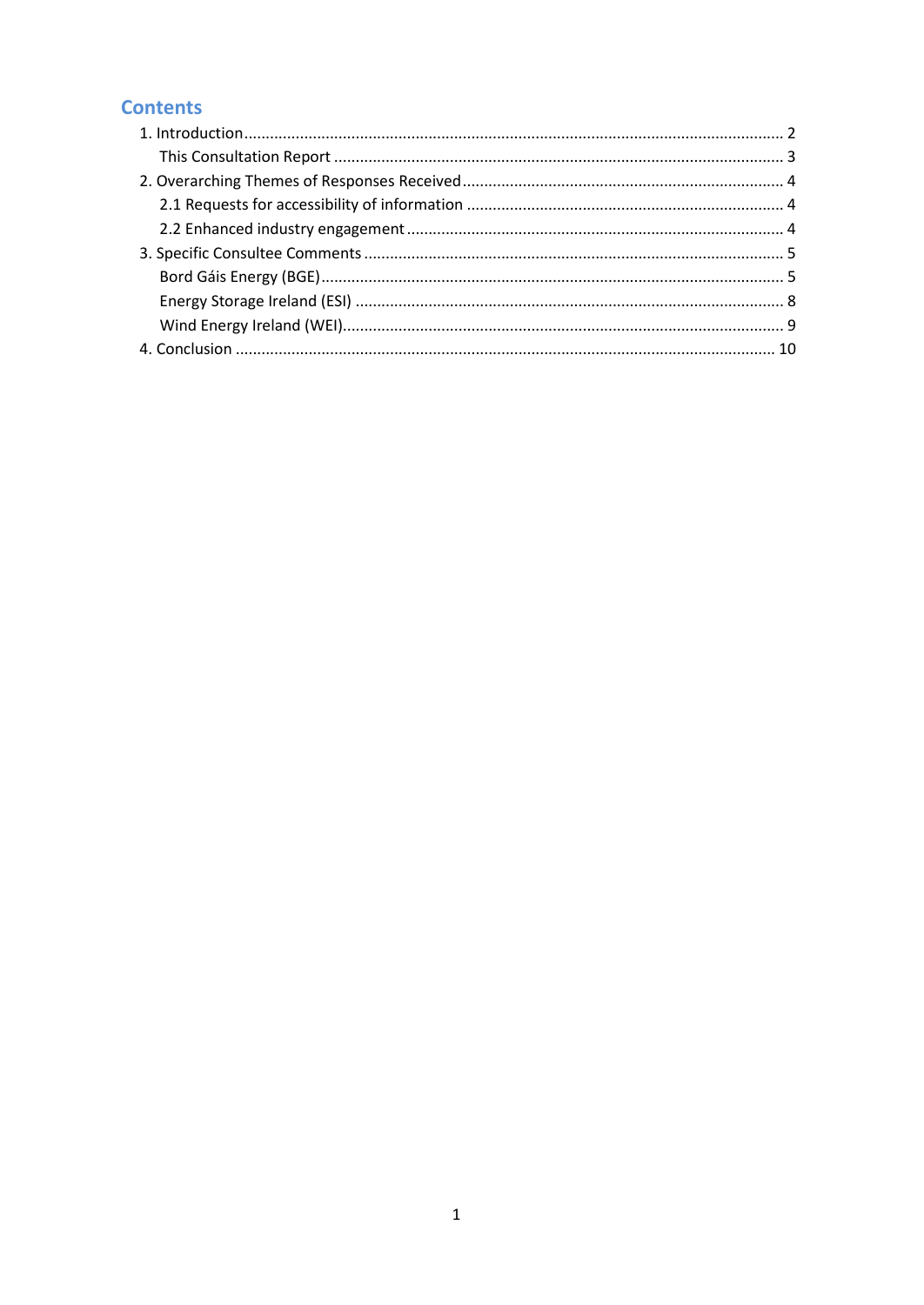## <span id="page-2-0"></span>**1. Introduction**

This paper (the 'Consultation Response') provides a detailed overview to the feedback received during the public consultation of EirGrid's review of stakeholder engagement activity during 2021.This document includes EirGrid's response to feedback received to our draft report. The [consultation on the draft Stakeholder Engagement Report](https://www.eirgridgroup.com/site-files/library/EirGrid/EirGrid-Stakeholder-Engagement-Report-2021-_.pdf) ran from the 1<sup>st</sup> April to 3<sup>rd</sup> May 2022.

EirGrid is the electricity transmission system operator and market operator for Ireland. We believe that working together with all stakeholders – customers and industry, the public and local communities – leads to better outcomes that reflect all views. We will use the feedback received in this process to improve our plans for stakeholder engagement in future. EirGrid is constantly seeking to improve our processes for engagement and consultation and we therefore appreciate all feedback received.

The aim of the Consultation Response Paper is to summarise the responses we received during the consultation process, and to explain how we will respond to this feedback. The Consultation Response Paper, together with our 2021 Stakeholder Engagement Report and our presentation to the Networks Stakeholder Engagement Evaluation (NSEE) Panel, comprises our submission to the NSEE Panel for 2021.

This review process is carried out in the context of the annual external evaluation carried out by the NSEE Panel. The NSEE process was established in PR4 and has been retained by the Commission for the Regulation of Utilities (CRU) for the PR5 period, in accordance with the PR5 Regulatory Framework, Incentives and Reporting (CRU/20/154). This evaluation is an independent analysis of the effectiveness of EirGrid's stakeholder engagement, and we welcome the objective insights and learnings from this evaluation.

In developing the 2021 Stakeholder Engagement Report, EirGrid was cognisant of the criteria for assessment that was set out in Annex 14 of the CRU/20/154. The criteria set out a requirement to demonstrate, with evidence, the presence of the following:

- a comprehensive, up-to-date stakeholder engagement strategy, and management systems and processes within the business to enable its delivery;
- a delivered set of channels and initiatives for engaging with stakeholders, consistent with the documented strategy; and
- demonstrable positive impacts on stakeholders, stakeholder groups or the business consequent to the delivered channels and initiatives.

In 2021, EirGrid demonstrated a clear step change in our approach, methodology and channels of stakeholder engagement.

We ensured that this evolution in our stakeholder engagement was in line with our principles; how we identify stakeholders and how we work to involve them in key decisions.

In the face of on-going public health restrictions, much of our engagement remained on-line, and, cognisant of this, EirGrid endeavoured to be innovative to ensure that our stakeholders could benefit from impactful engagement on key and critical issues.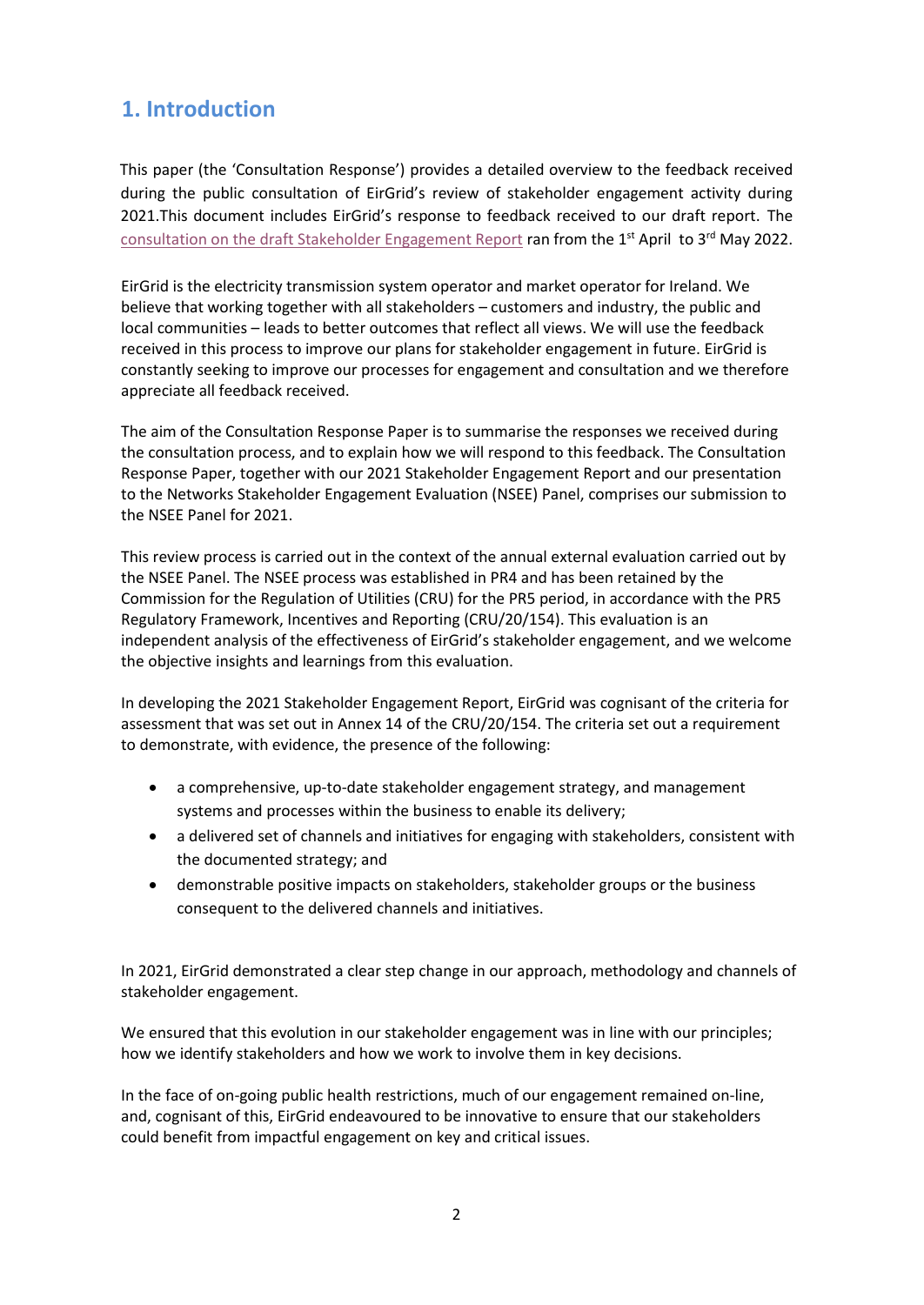The Stakeholder Engagement Report contains a review of EirGrid's stakeholder engagement activities during 2021. We believe that we clearly demonstrate how working together with all stakeholders – customers and industry, the public and local communities – leads to better and more impactful and inclusive outcomes that reflect all views.

#### <span id="page-3-0"></span>**This Consultation Report**

We received a total of three responses from the following organisations:

- Bord Gáis Energy (BGE)
- Energy Storage Ireland (ESI)
- Wind Energy Ireland (WEI)

We would like to thank all those who responded to this consultation. Some comments related to matters of individual policy and, as a result, are not specifically within scope and have not been addressed in this document

Several common themes were raised in the submissions we received, which we comment on in this response. We have addressed below how these themes have been incorporated into our final 2021 Stakeholder Engagement Report.

In the following sections we seek to address the comments and feedback received as follows:

- **Overarching Themes of Responses Received**. Where there was commonality in the points raised on high level topics/themes, we have sought to address these collectively; and
- **Specific Consultee Comments**. The respective respondents raised some specific points which are not specifically covered in the updated 2021 Stakeholder Engagement Report or under the overarching themes or and these are addressed here.

EirGrid looks forward to continued engagement with stakeholders to optimise our stakeholder engagement strategy in future.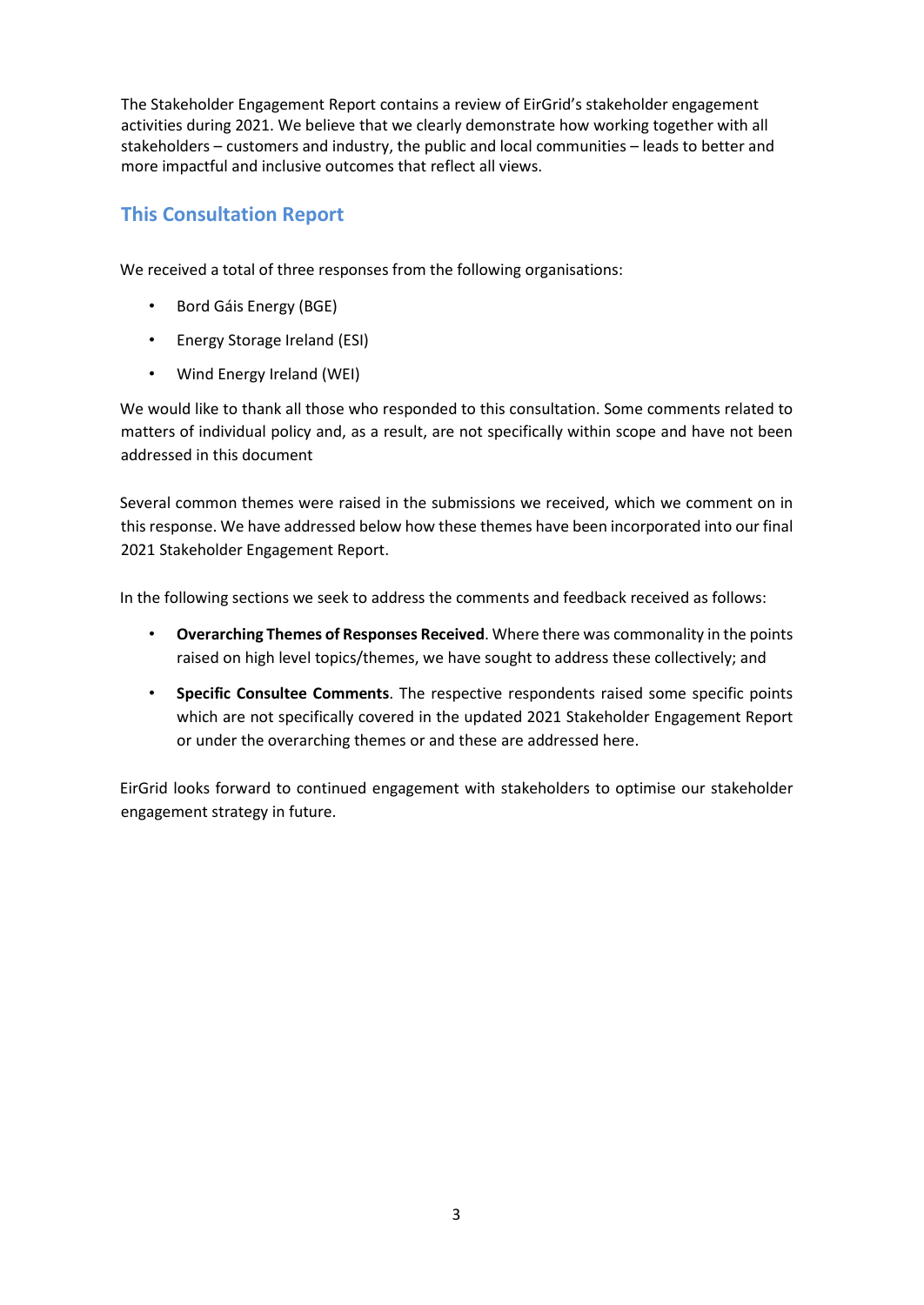## <span id="page-4-0"></span>**2. Overarching Themes of Responses Received**

Overall, respondents welcomed this consultation on EirGrid's Stakeholder Engagement Report for 2021. The improvements to our stakeholder engagement that we have implemented were acknowledged by respondents, who also welcomed the additional clarity that our Stakeholder Engagement Report has provided to strengthen our stakeholder engagement. While welcoming this feedback, we recognise that there are areas which could still be improved and that our stakeholder engagement is a process of continuous improvement.

We have updated our [2021 Stakeholder Engagement Report](https://www.eirgridgroup.com/site-files/library/EirGrid/EirGrid-Stakeholder-Engagement-Report-2021_.pdf)[,](http://www.eirgridgroup.com/site-files/library/EirGrid/206762-EirGrid-Stakeholder-Engagement-Report-2020_May_LR7.pdf) which was published on our website on the 17<sup>th</sup> of May 2022, to include feedback that we received from our stakeholders around transparency and the timing of our engagement.

#### <span id="page-4-1"></span>**2.1 Requests for accessibility of information**

A number of responses we received to our Stakeholder Engagement Report 2021 have outlined the need for EirGrid to improve and enhance the accessibility of information for our stakeholders – mainly regarding our website and the need to enhance its functionality and database for project updates.

#### *EirGrid response:*

Work is underway on the eirgridgroup.com website and the search functionality is a matter of priority. In the interim, we are seeking to make the website more user-friendly while still providing the most up to date information possible.

The website redevelopment will also address improvements made to the 'Grid' development and projects section of our website.

#### <span id="page-4-2"></span>**2.2 Enhanced industry engagement**

EirGrid received a number of requests from consultees to update and engage stakeholders on Hybrid Sites and on other relevant work areas within *Shaping Our Electricity Future*, such as DS3.

#### *EirGrid response:*

EirGrid recognises the importance of consistent and open engagement with industry on a number of areas which our consultees have highlighted.

The recent launch of the *Shaping our Electricity Future* Advisory Council will address these areas and will ultimately help facilitate the progress of the *Shaping our Electricity Future* programme regarding the milestones and deadlines the programme has set out. The Council will also provide a forum to discuss stakeholder reviews and concerns on those issues which impact the implementation of the programme.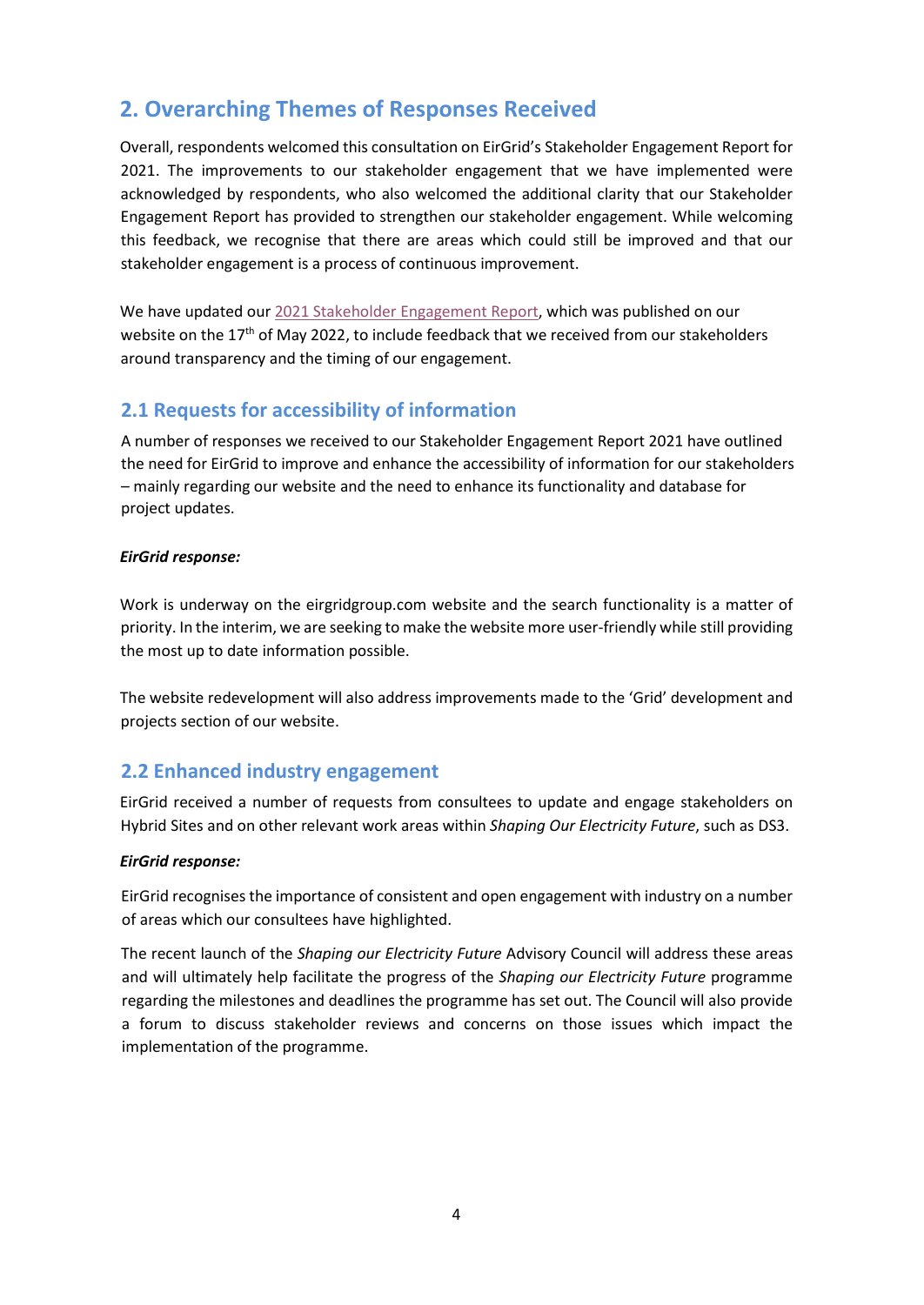EirGrid would encourage and welcome our stakeholders to participate in the Council and openly engage with us on the programme. Stakeholders can find more information on how to join the council through our open letter<sup>1</sup>, available on the EirGrid website.

The Hybrid Working Group of which EirGrid and the DSO are members published their response to the [Multiple Legal Entities consultation report](http://www.eirgridgroup.com/site-files/library/EirGrid/FlexTech-Multiple-Legal-Entity-Response-to-Consultation.pdf) in April 2021 which provided feedback on hybrid projects and connections.

EirGrid is continuing to work with the DSO and other stakeholders to deliver the various hybrid technology-related actions set out under Action 125 in the Climate Action Plan 2021.

## <span id="page-5-0"></span>**3. Specific Consultee Comments**

As outlined above, EirGrid received a total of three consultation responses on its Stakeholder Engagement Report 2021.

This section provides detail on the aspects of the consultation responses not previously addressed in our above overarching themes and provides our replies to the feedback received.

#### <span id="page-5-1"></span>**Bord Gáis Energy (BGE)**

BGE highlighted that the 2021 Report reflects the focus EirGrid has given to engaging with stakeholders over 2021 and the changes to engagement resulting from feedback provided to EirGrid including the recommendations of the Network Stakeholders Engagement Evaluation (NSEE) Panel Close-Out Report for 2020 is a positive. BGE welcomes the improvements noted to EirGrid's website including the development of the new online consultation portal to address many of the recommendations of the NSEE Panel in 2021.

We outline our response to the main points raised by BGE - where not previously addressed in the overarching themes (above), or in our final Stakeholder Engagement Report 2021.

#### **BGE welcomed the evidenced implementation of recommendations from the NSEE Panel in the 2021 Report but felt that some recommendations have not been sufficiently addressed, including the following:**

• Evidencing how EirGrid handle and process stakeholder feedback, and use it to inform decisions and the rationale used where stakeholder feedback is not considered in decisions:

#### *EirGrid response:*

EirGrid recognises the importance of stakeholder feedback and the transparency around sharing how such feedback is used to inform decisions. The stakeholder portal at consult.eirgrid.ie was piloted for the Shaping Our Electricity Future consultation in Q2 and Q3 2021. The portal allowed the public to respond to our approaches, and industry stakeholders to provide a wide range of feedback covering the technical elements of the markets, networks and operations of the electricity system.

We believe that the lessons learned from the use of the portal and how we presented feedback to industry and the public will be of benefit in the future. We are committed as

<span id="page-5-2"></span><sup>1</sup> https://www.eirgridgroup.com/site-files/library/EirGrid/SOEF-Advisory-Council-Expressions-of-Interestletter.pdf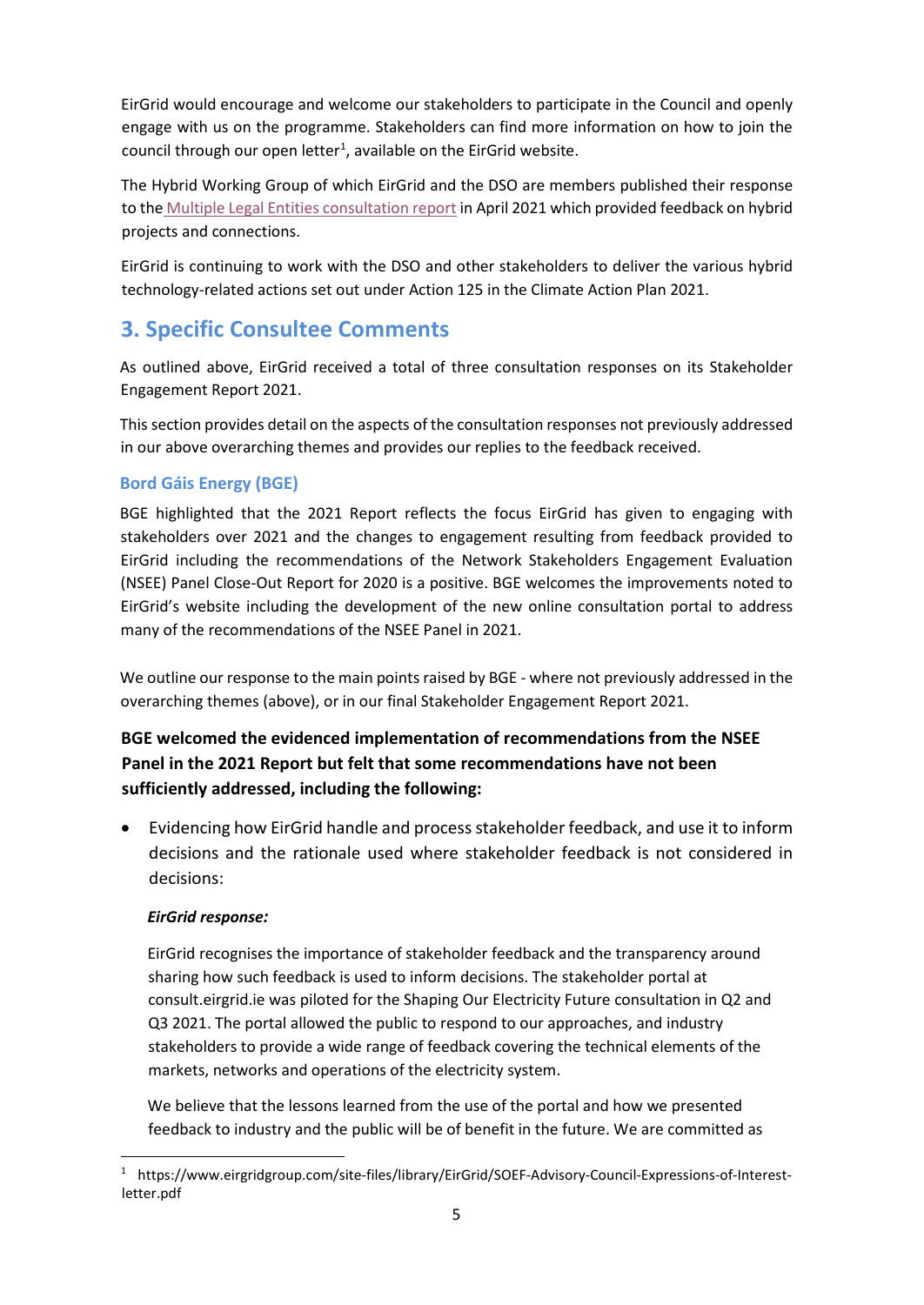part of our 6-step grid development framework to demonstrate how feedback is incorporated and if it cannot be, how and why not.

In addition to this, EirGrid has set out within the [Moderation Policy](https://consult.eirgrid.ie/content/moderation-policy) on our Consultation portal more information regarding how feedback we receive to consultations is moderated. We are currently working to ensure that commercial sensitivity is respected and all comments within scope are published accurately.

#### **BGE note the need for continued improvement to EirGrid's consultation portal:**

• **BGE comment that not every consultation in 2021 is captured on the portal, even those issued later in the year such as the TSO Incentives Framework multi-year plan (2022-2025) or the Transmission Development Plan 2021 which were scheduled in H2 2021.** 

#### *EirGrid response:*

The EirGrid Consultation portal was initially launched in line with facilitating the *Shaping Our Electricity Future* in March of 2021 consultation and feedback which took place in Q3 of 2021. The consultation portal has since then been used to trial non-grid related consultations on an ad-hoc basis. We will continue to work to build the capacity of the portal and look forward to using the consultation portal going forward for all project consultations as a way to enhance our stakeholder feedback process.

#### • **BGE request that EirGrid's feedback and decisions on closed consultations is addressed in order to close feedback loops for stakeholders**

#### **EirGrid response:**

EirGrid acknowledges the importance of closing feedback loops for our stakeholders. We will be introducing functionality on our consultation portal to include an 'outcome' feature, which will show stakeholders how the consultation feedback has informed the final document. EirGrid is working on future developments with our portal to include notifications also as a way to enhance our stakeholder feedback process.

#### • **BGE note that the consultation panes are not correctly capturing the submissions made**

#### *EirGrid response:*

EirGrid will investigate and rectify this issue as submissions should be captured in all cases.

• **BGE encourage EirGrid to promote the use of the consultation portal by making the portal's presence a main feature on EirGrid's home site page and providing a direct link for website users to access the consultation portal.** 

#### *EirGrid response:*

We acknowledge and appreciate that we need to do more to promote the portal and will seek ways to do so.

EirGrid has made efforts to showcase the consultation portal on our eirgridgroup.com home-page under the title 'Consultations'. The home-page brings users directly to the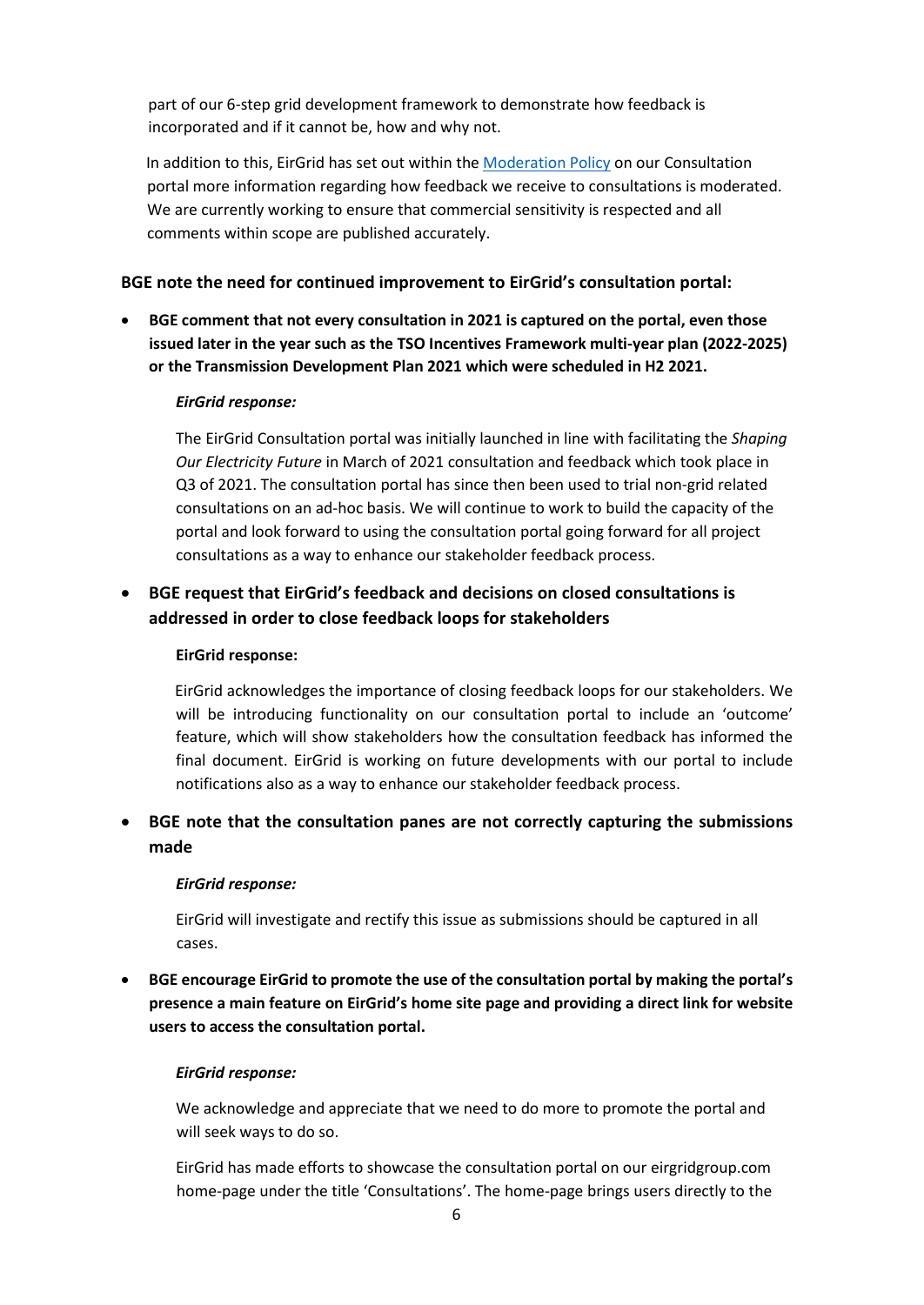consultation portal landing page which showcases our consultation library. Users can see from this page consultations that are open, upcoming and closed.

• BGE ask **EirGrid to keep stakeholders updated on the status of the SEM-GB Trading Arrangements on a regular/ quarterly basis:** The 2021 Report does not provide an update on EirGrid's activities for, or engagement with, stakeholders on alternative forward arrangements on the interconnectors. We appreciate that a decision is awaited from a recent consultation by the SEMC Committee on this topic.

#### *EirGrid response:*

As always, we are committed to sharing relevant information when it becomes available. Although EirGrid and EirGrid Interconnector Designated Activity Company (EIDAC) have been party to numerous discussions surrounding utilisation of interconnectors since the beginning of 2021, there have been very few recent developments to share details of.

We will continue to provide updates on this topic at the Market Operator User Group (MOUG) meetings as they arise. As the respondent notes the final trading arrangements will be subject to the decision of the RAs. EirGrid will continue to engage on any consultations on this topic.

• **BGE have requested more information on the TSO/ DSO alignment plans and expected outputs and benefits:** *"The 2021 Report however does not seek to quantify the benefit to grid customers of this collaboration. We ask EirGrid to provide focused metrics to quantify the benefit to stakeholders from the SO's partnership so incorporating Recommendation 10 from the NSEE Panel Report for 2020."*

#### *EirGrid response:*

The collaboration and synergies between TSO/DSO are outlined in detail in Section 7.9 and 8.12in the Commission for Regulation of Utilities (CRU) Price Review 5 (PR5) Decision Paper on the Regulatory Framework, Incentives and Reporting (CRU/[2](#page-7-0)0/154)<sup>2</sup>. The CRU published an information paper on the 2021 Incentive Balanced Scorecards in March 2022<sup>[3](#page-7-1)</sup>. The TSO and DSO published a joint multi-year plan covering 2022-2026 for public consultation in October 2021<sup>[4](#page-7-2)</sup>. The System Operators will continue to publicly consult on a joint multi-year plan on an annual basis as set out in CRU/20/154.

EirGrid and ESB Networks are looking at ways to streamline how we work, incorporating learnings from previous projects with a view to optimising the overall joint delivery approach.

For example, early engagement by EirGrid and ESB Networks on scope and approach (including procurement, site investigations, construction approach etc.) will be adopted

<span id="page-7-0"></span><sup>2</sup> https://www.cru.ie/wp-content/uploads/2020/12/CRU20154-PR5-Regulatory-Framework-Incentivesand-Reporting-1.pdf

<span id="page-7-1"></span><sup>3</sup> https://www.cru.ie/wp-content/uploads/2022/03/CRU20226-2021-Balanced-Scorecard-Information-Paper-1.pdf

<span id="page-7-2"></span><sup>4</sup> http://www.eirgridgroup.com/site-files/library/EirGrid/DSO-TSO-Joint-Incentive-Multi-Year-Plan-Consultation-Paper.pdf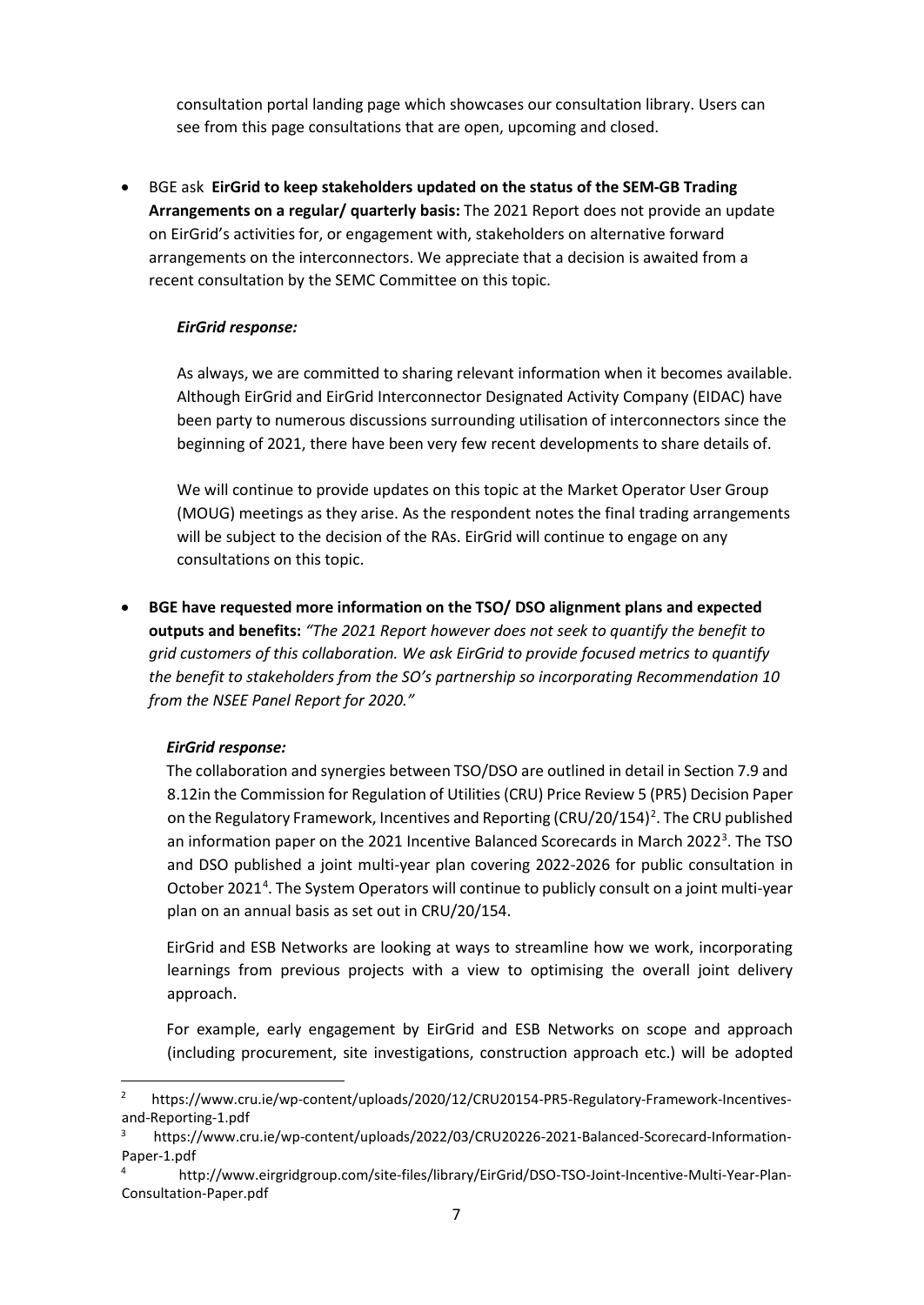where appropriate for key projects due to complexity and risk to delivery timeline. This has already commenced for a number of current projects.

#### <span id="page-8-0"></span>**Energy Storage Ireland (ESI)**

ESI thanked EirGrid for the opportunity to provide feedback on the report. ESI welcomed the constructive engagement with industry in 2021 in areas such as DS3 system services contracting, system services future arrangements and the SOEF (Shaping our Electricity Future) consultation.

ESI also provided constructive feedback in a number of areas in their response. We have responded below to this feedback where not already addressed in the updated report for 2021 or in the overarching themes above.

#### • **ESI request more information on an industry guidance note regarding Dispatch**

#### *EirGrid response:*

EirGrid is still planning to publish an industry guidance note within the 2022 time-frame. The industry guidance note has also been addressed in the *Shaping Our Electricity Future* Advisory Council meetings. We would welcome and encourage stakeholders to attend the Advisory Council meetings to engage with EirGrid openly and to receive updates on the status of *Shaping Our Electricity Future*.

• **ESI had previously submitted a request for additional flexibility in procurement of DS3 system services in December 2021**: ESI would ask that EirGrid continue to take this letter into account when choosing a testing deadline date for gate 7 of the DS3 tenders as many of our members continue to experience delays due to various supply chain/Covid-19 factors in 2022.

#### *EirGrid response:*

EirGrid have addressed this issue in previous Procurement Gates and various bidders information meetings throughout 2021. It is the TSOs' experience from previous Procurement Gates that many system services providers have adapted to the new environment arising due COVID – 19. EirGrid and SONI will endeavour to continue to be as flexible as we can with regard to testing for all system service providers for Gate 7, this includes practices such as facilitation of remote commissioning and testing as well as prioritising system services testing over Grid Code testing. Measures such as these have proved very effective in previous gates, in particular for large scale battery projects.

Gate 7 is expected to launch in mid-late June 2022. The testing deadlines for Gate 7 will be consistent with previous Procurement Gates, these are set to ensure that all necessary processes are completed so that contract execution can take place on 01 October 2022. All tender submissions are treated equally irrespective of circumstances, we therefore cannot facilitate any extensions to testing deadlines.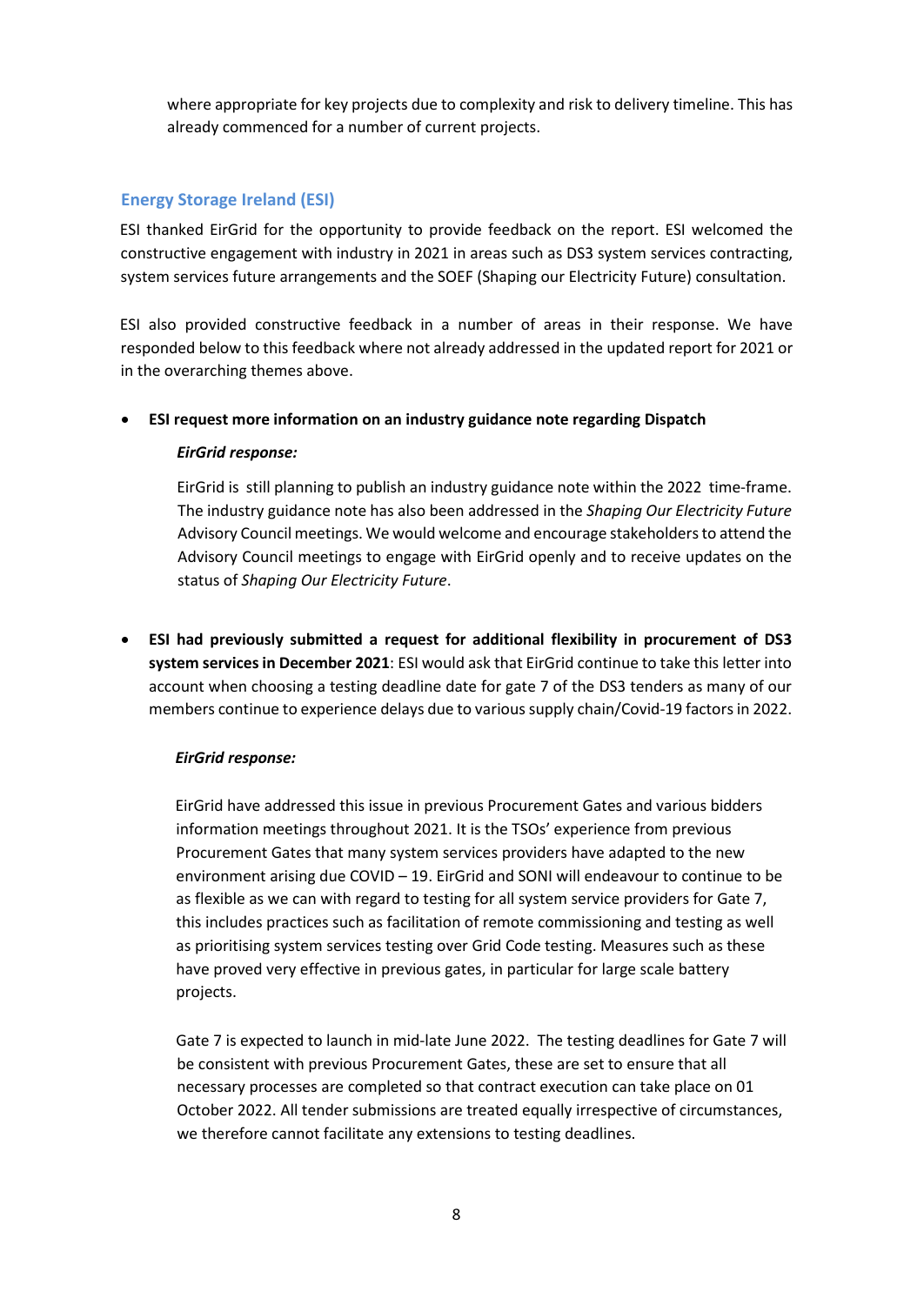#### <span id="page-9-0"></span>**Wind Energy Ireland (WEI)**

WEI welcomed the opportunity to engage with EirGrid and provide feedback on our Stakeholder Engagement Report 2021. WEI recognise the significant amount of work that went into developing the SOEF consultation and roadmap and the efforts put into engaging with industry and with communities during the process. WEI also appreciate the responses given to industry feedback during and after the SOEF industry webinars.

WEI also provided constructive feedback in a number of areas in their response. We have responded below to this feedback where not already addressed in the updated report for 2021 or in the overarching themes above.

• **Customer Survey** - We welcome the continuation of the EirGrid customer survey and we look forward to seeing the results in the final 2021 report including how feedback from customers will be incorporated into ongoing work practices. This is a good opportunity to identify what works and what could be improved.

#### *EirGrid response:*

EirGrid acknowledge the importance of our Customer Survey as a way of taking direct feedback from this important stakeholder group.

In February 2022, a survey was issued to 77 customers from 67 organisations to ask for feedback on their experience of engaging with EirGrid during 2021. The results of the survey will be used to inform and enhance our stakeholder engagement and drive customer service across various teams within EirGrid. The results of the survey are outlined in more detail in our final Stakeholder Engagement Report 2021.

• **WEI feel there is improvements to be made on the reporting and engagement around Dispatch Down:** WEI believe Dispatch Down is an area that should be included in the reporting in terms of further information for stakeholders. The WEI Dispatch Down Working Group engage with EirGrid on a monthly and quarterly basis, while EirGrid also facilitate other forums and workshops throughout the year which include topics relating to the dispatch down of wind farms. The working group would like to take this opportunity to thank EirGrid for the regular, helpful and informative engagement, and in particular thanked two individual members of staff.

#### *EirGrid response:*

EirGrid thank WEI for acknowledging the engagement efforts made by EirGrid to inform our stakeholders throughout the year on relevant topics discussed in their response.

The feedback which WEI have provided with regards to suggestions to enhance our engagement going forward has been circulated to the relevant teams within the business. EirGrid is dedicated to taking this feedback on board and collaborating with the WEI Dispatch Down Working Group in the monthly and quarterly meetings to discuss the suggestions in more detail and what improvements can be made to our reporting and engagement methods.